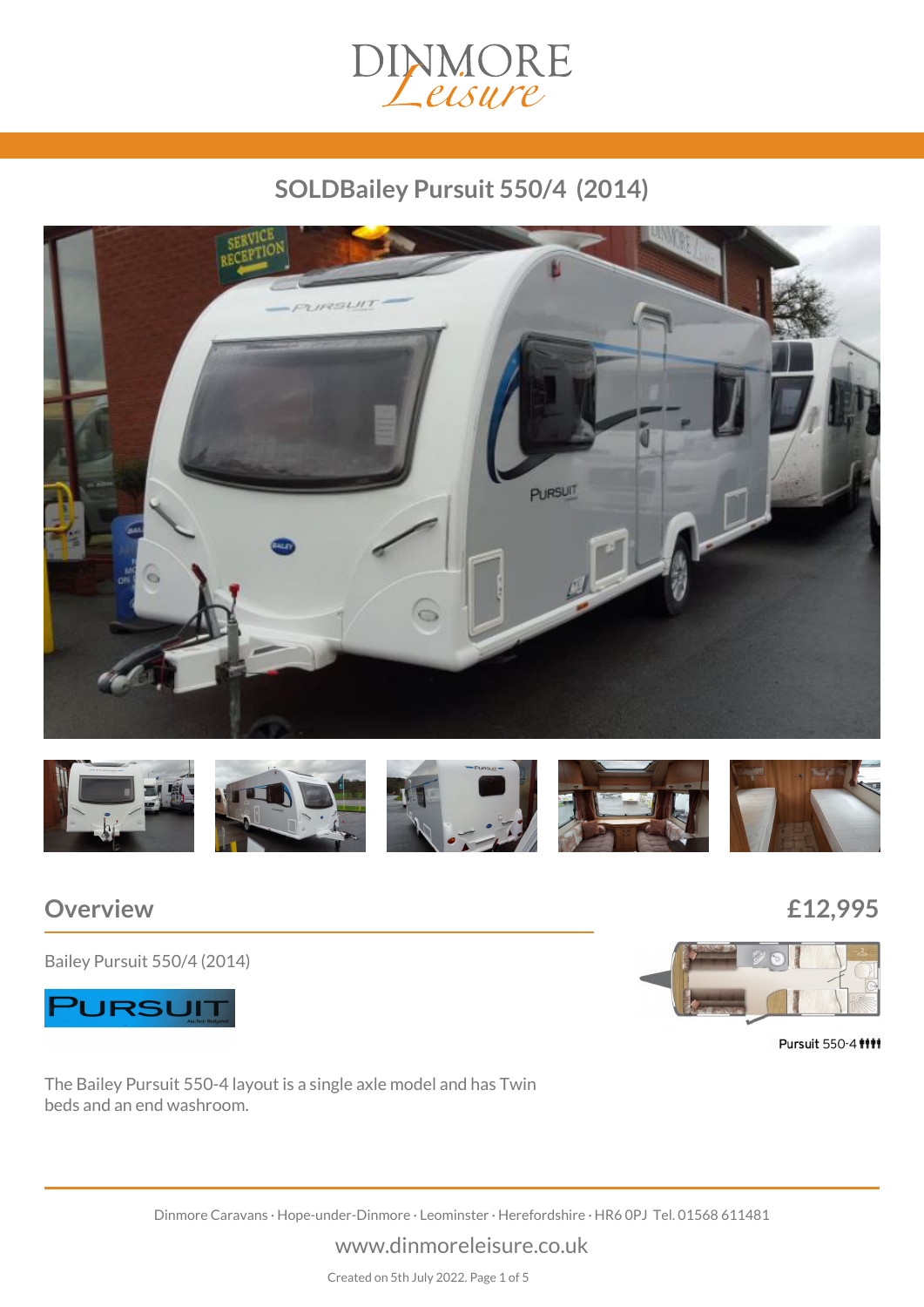



#### *ALU-TECH BODYSHELL*

- *EN-1645 Grade III classification for heating and thermal insulation*
- *European Whole Vehicle Type Approved*

#### *CONSTRUCTION*

- *Structural interlocking aluminium extrusion external framework with no external fixing points and concealed awning channels on both sides*
- *Five part fully bonded exterior panel assembly system featuring*
	- *Upper body panels manufactured using superior bead application laminating technology for a stronger more consistent bond*
	- *Upper body panels built using a timber free construction, incorporating a composite plastic internal skeleton, a high density polystyrene insulation and a GRP inner wall lining*
	- *Upper body panels cloaked in a single sheet impact resistant GRP outer skin for extra durability and improved thermal performance*
- *Aesthetically enhanced aerodynamic bodyshell profile for enhanced towing stability and improved fuel economy*
- *Distinctive duo-tone bodyshell colourways, in slate grey and polar white, with co-ordinating contemporary graphics scheme*

#### *EXTERIOR FEATURES*

- *AL-KO galvanised steel chassis, braking system and running gear*
- *14" Alloy wheels with bespoke caravan tyres*
- *Centrally mounted easy-access gas locker for enhanced stability and reduced nose weight*
- *Hartal two part exterior access door with moulded interior liner and map pocket*
- *Polyplastic double glazed windows throughout*

#### *INTERIOR FEATURES*

#### *www.dinmoreleisure.co.uk*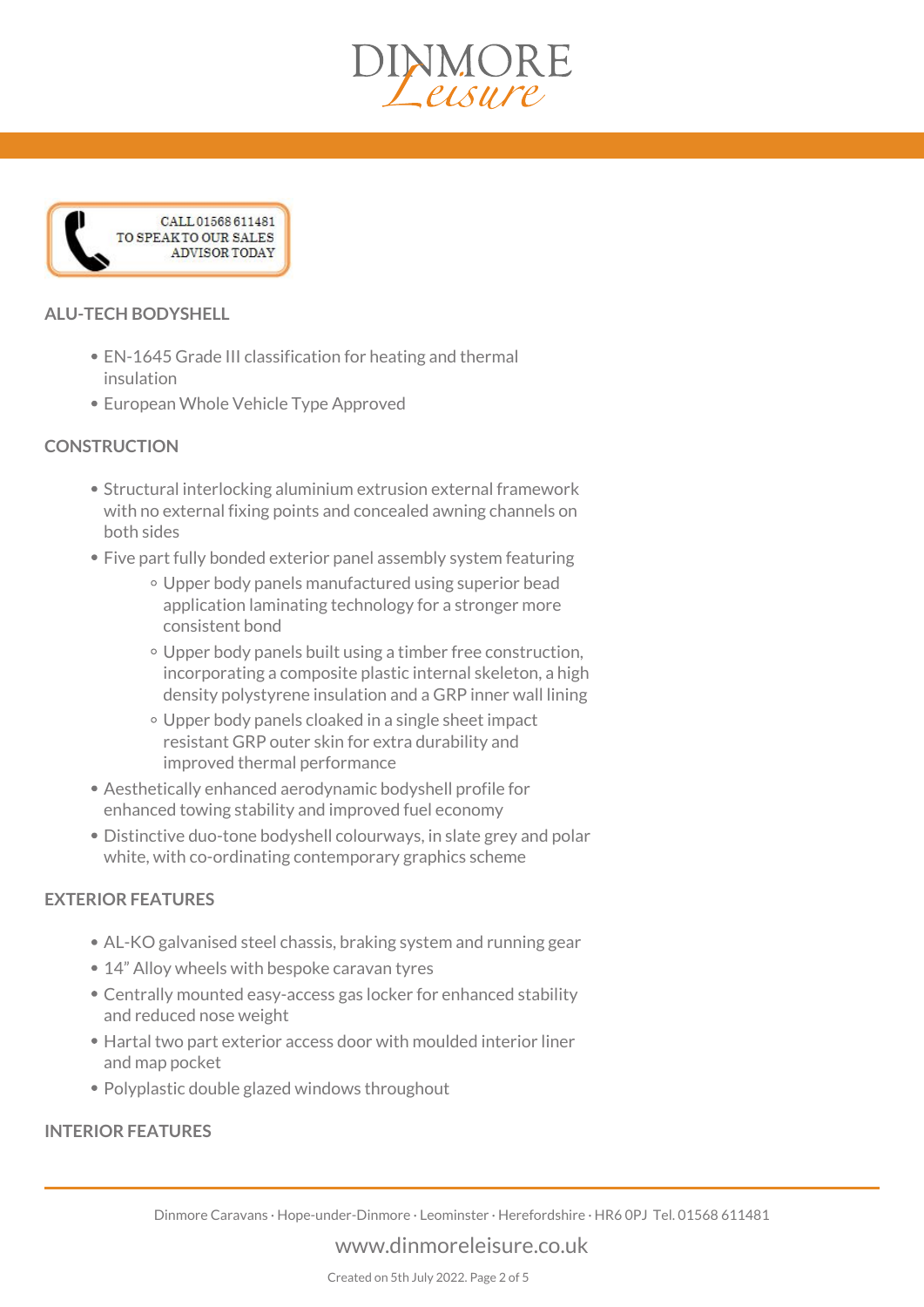# MMORE

#### *SPACE*

- *Internal headroom of 1.96m (6'5") throughout the length of the caravan*
- *Body width of 2.23m (7'4")*

#### *FURNITURE & SOFT FURNISHINGS*

- *Bailey "Walnut" furniture finish*
- *Large front window shelf (35cm wide)*
- *Recessed front drawer & slide out occasional table*
- *Bed make-up system on easy glide track*
- *Aircraft style overhead locker system with split level storage, domestic style metal hinges and chrome handles*
- *Dual finish Italian design overhead locker doors*
- *High gloss kitchen and washroom worktop laminate*
- *Premium quality fixtures and fittings in polished chrome finish*
- *Foam filled upholstery featuring premium quality fabrics, high density filling and superior cushion construction*
- *Standard 'Spice' soft furnishings with co-ordinating lined curtains, and two scatter cushions*
- *Split section loose fit drop in carpets*

#### *SERVICES*

#### *ELECTRICAL SYSTEM*

- *230v power supply with up to 5 interior sockets*
- *TV station with 230v, 12v and a minimum of one aerial socket*
- *Status 550 telescopic directional television aerial*
- *12v internal lighting system*
- *Centrally located electrical control panel*
- *Domestic style consumer unit with dedicated access door*
- *Switch mode battery charger with 20 amps output*
- *RCD/MCB protection for mains electric system*
- *25 metre mains connecting lead*

#### *WATER & GAS SYSTEM*

*Dual fuel Truma Combi boiler (2kw gas & 1.8kw electric) with user*

*Dinmore Caravans · Hope-under-Dinmore · Leominster · Herefordshire · HR6 0PJ Tel. 01568 611481*

#### *www.dinmoreleisure.co.uk*

*Created on 5th July 2022. Page 3 of 5*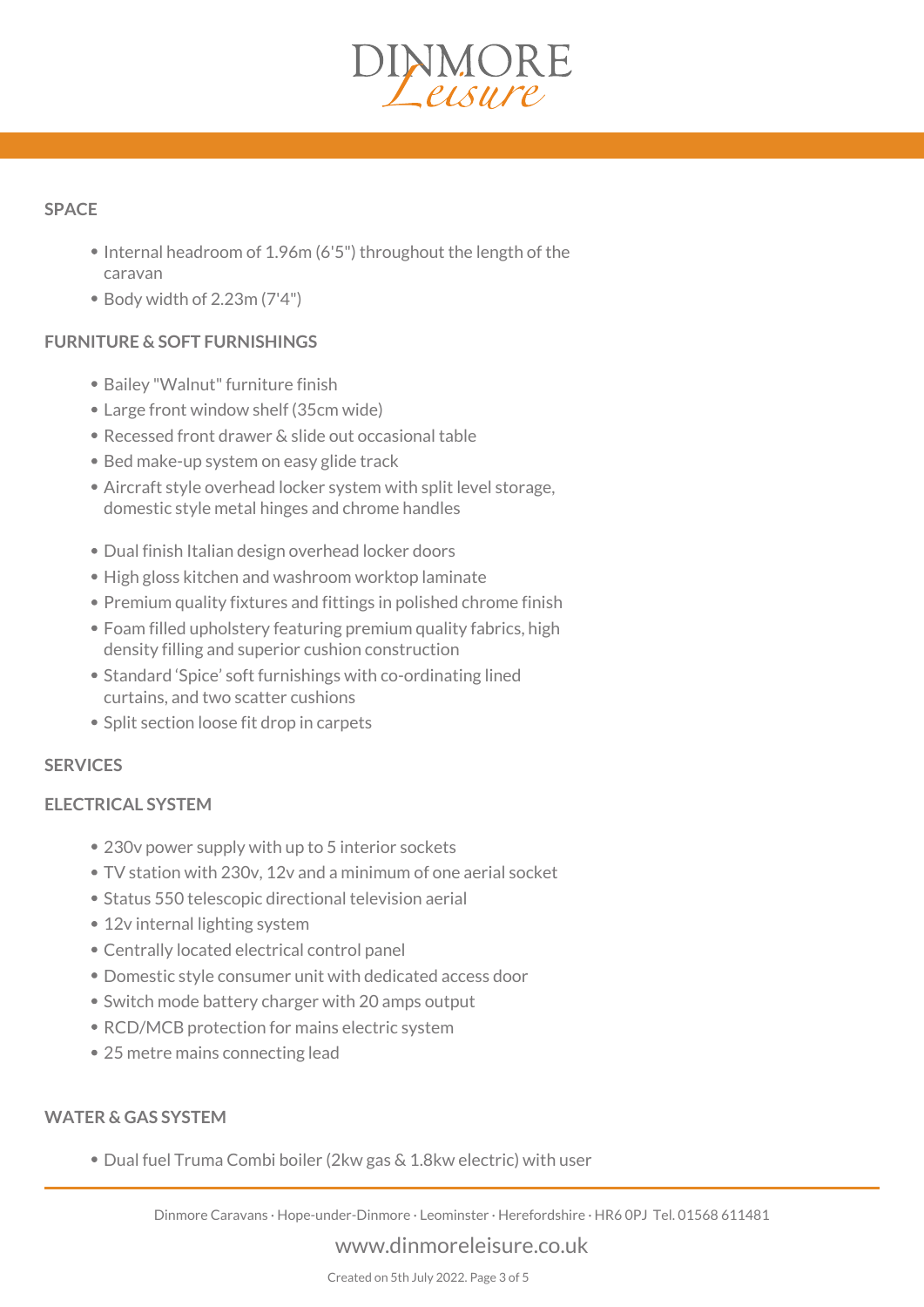

*friendly digital control panel including adjustable fan speed and water boost functions*

- *Propane/Butane 30mb gas regulator mounted in gas locker compartment*
- *Whale Premium Pump (submersible)*
- *Swivel Thetford C-260 cassette toilet with integrated header tank*
- *Inboard shower unit with ceramic ball mixer tap and Ecocamel shower head*
- *Washroom hand basin and mixer tap*

#### *KITCHEN EQUIPMENT*

- *Dometic 103 litre refrigerator with electronic ignition and detachable full width freezer compartment (capacity increases to 110 litres when freezer compartment is removed)*
- *Thetford Duplex combination oven and grill*
- *Thetford 3-burner gas hob incorporating flush fitting glass hinged lid and conveniently located controls*
- *Stainless steel circular kitchen sink and mixer tap, washing up bowl, drainer and chopping board*

#### *GENERAL EQUIPMENT*

- *Remis retractable flyscreen and sunblinds to all caravan windows*
- *Midi and mini Heki roof lights throughout main habitation area*

#### *SAFETY & SECURITY*

- *Alloy wheel security locking nuts*
- *High security entrance door lock*
- *AL-KO Secure wheel lock receiver*
- *Optional AL-KO Secure portable wheel lock*
- *CRiS identity number etched to windows and caravan chassis*
- *Concealed security data chip within caravan construction*
- *Smoke alarm*
- *Carbon Monoxide alarm*

*This caravan will have a full service before collection. It will have 6 months Dinmore Leisure warranty.*

*Please enquire for further details.*

#### *www.dinmoreleisure.co.uk*